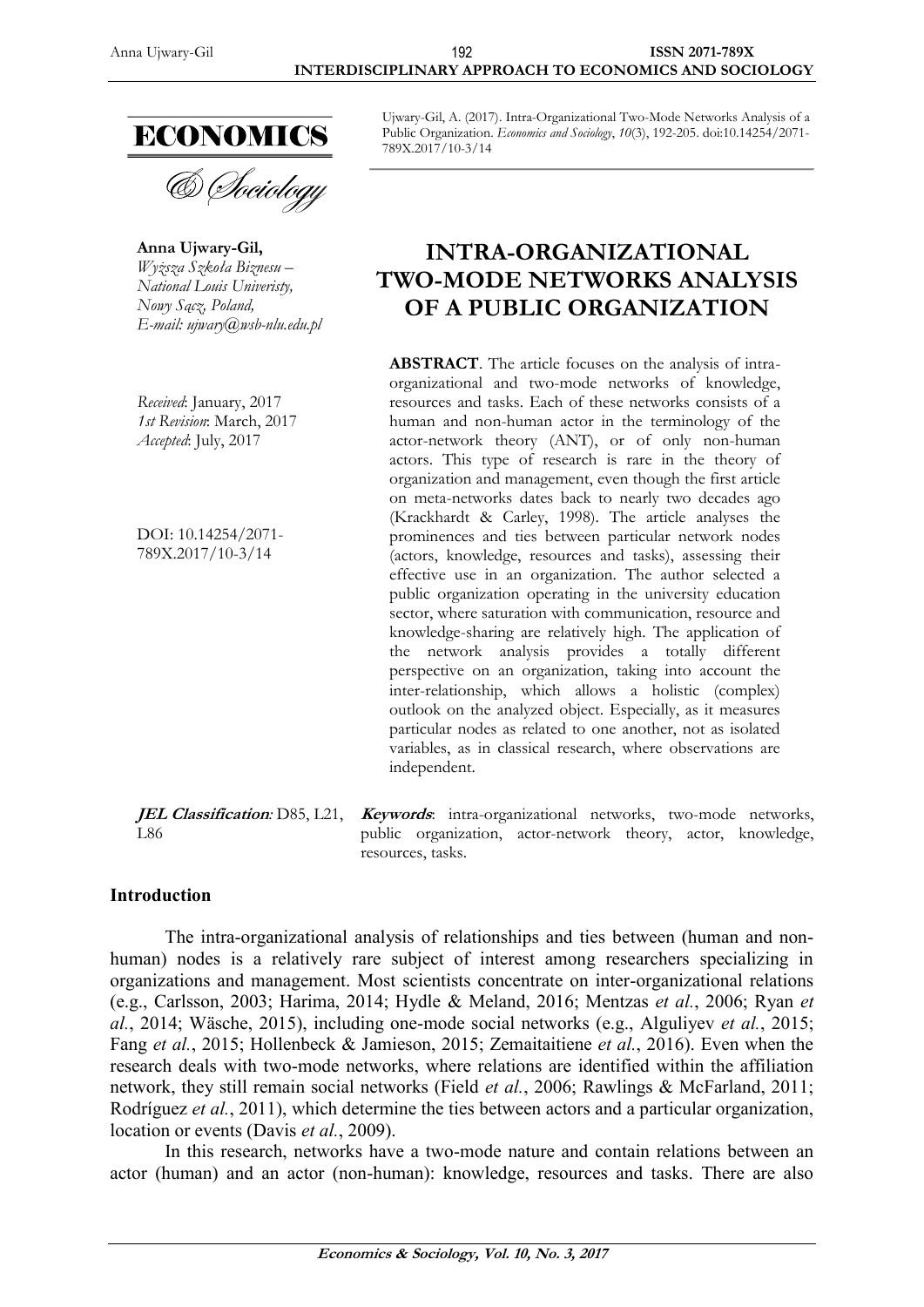| Anna Ujwary-Gil | 193                                                   | <b>ISSN 2071-789X</b> |
|-----------------|-------------------------------------------------------|-----------------------|
|                 | INTERDISCIPLINARY APPROACH TO ECONOMICS AND SOCIOLOGY |                       |

relations only between non-human actors: between knowledge and a task and resources and a task. The analysis of this area is justified by the fact that an outlook on organizations, taking into account the interrelationship of ties between employees and knowledge, resources and tasks they use or perform in their work, provides a complex picture of how effectively an organization works from the perspective of the network of relations and ties. The unique networks analyzed here are: networks of knowledge (an employee utilizes knowledge), networks of resources (an employee uses resources, usually intangible ones, such as computer software) and networks of tasks (an employee performs a task). To calculate the workload generated by work, knowledge and resources it is necessary to determine the interdependencies between knowledge and tasks (what knowledge is essential to accomplish the task) and between resources and tasks (what are key resources for accomplishing the task). The input data in shape of a two-mode matrix was presented in *Table 1* below.

Taking the above into account, apart from research questions, the following research hypotheses were formulated:

H1: There is a relation between the knowledge network and the resource network.

H2: There is a relation between the knowledge network and the task network.

H3: There is a relation between the resource network and the task network.

The article fills the gap in research concerning two-mode networks in intraorganizational conditions, correlations existing between specific networks and effectiveness of using intangible resources in an organization. The theoretical context is provided by the resource approach and the actor-network theory which has not been yet widely used in theories of organization and management, particularly, however, on resource-based approach. The actor-network theory is a unique approach to joining people, artifacts, institutions and organizations, which allows to understand the complexity in which organizations function. As rightly observed by Czarniawska and Hernes (2005), many European and American scientists use ANT to examine various aspects of an organization, including technologies, organizational changes, procedures, virtual organization, strategy, power, market mechanisms, consumer behavior, public administration and knowledge management. However, there is a deficit of research which would combine ANT and the network approach. Usually, ANT is used is research on information systems (e.g., Doolin & Lowe, 2002; Tatnall, 2005; Walsham, 1997).

The article treats social relations, including the prominence of network nodes, as network results. Similarly to Law's approach (1992) it was assumed that ANT describes heterogeneous networks and an organization would not exist is it was only social. Intangible resources, such as knowledge, resources (structural capital), understood as IT infrastructure, and tasks create the complexity of the network and are of primary importance for social networks existing in an organization.

#### **1. Literature review**

In the actor-network theory (ANT), whose representatives include Bruno Latour, Michael Callon and John Law (see Law and Hassard, 1999), the community comprises both human and non-human factors. In ANT building networks and treating knowledge-creation processes through the prism of ties between heterogeneous actors is based on dynamic relations between people and non-human factors. Since an organization is perceived as the whole (socio-technical system), changes related to a particular actor (human and non-human) affect the whole network, its development, weakening and, in extreme cases, destruction. ANT, also known as sociology of translations, put special emphasis, compared to other network theories, agency of non-human factors. The actor or the actant (Latour, 1987) may be any animated object (human) or inanimate object (for example tangible and intangible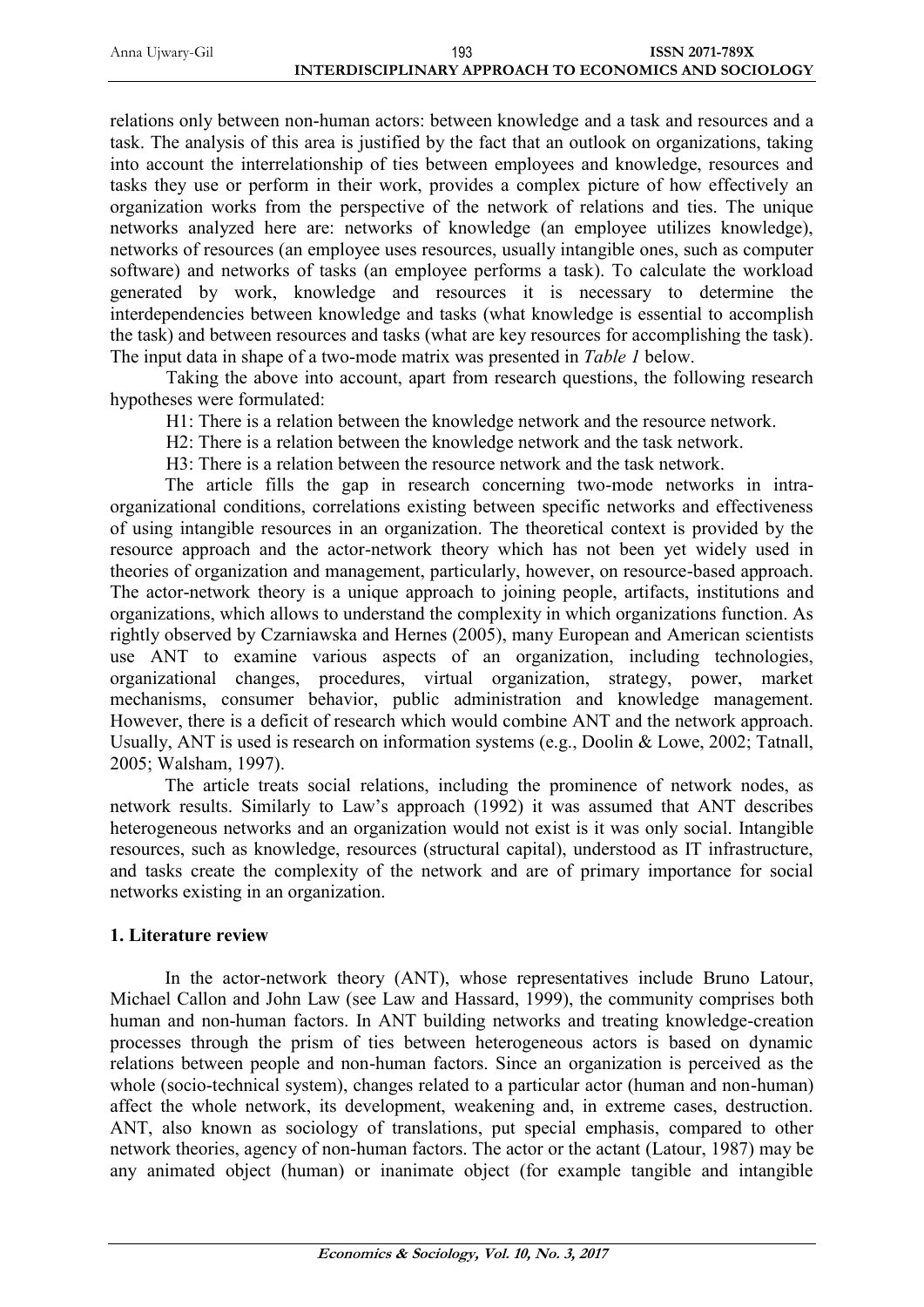resources), which are treated equally. This means that all socio-technical elements or an organization exert the same influence on shaping the organizational reality. This phenomenon, within ANT, is known as general symmetry (Callon, 1986).

The network is defined as a group of unspecified relations between individuals whose nature is unspecified, too (Callon, 1993, p. 263). The actor-network does not limit itself to social entities and covers *de facto* two concepts: sociogram (people) and technogram (things). In case of sociogram, the sociological analysis, such as the analysis of social networks, focuses on the set of alliances (Wasserman & Faust, 1994). Technogram, on the other hand, covers all technical elements, tailored to the place in order to combine people. Therefore it is not appropriate to examine these systems separately, since they are related to each other. Each change in the technogram usually consists in minimizing limitations in the sociogram and vice versa (Latour, 1987, pp. 138-139). The dependence between the sociogram and the technogram is visible, for example when the resource is not used by its anticipated user. One of the ways of reacting to such ill-adjustment is to change the resource which constitutes the basis for users' acceptance (changing the sociogram) or changing the user themselves. In order to understand the dynamics in one level of network it is necessary to examine its second part.

The analysis of the heterogeneity of the network may be the way to mapping the complexity and diversity of resources in organizations. Such socio-technical networks may become the foundation for future technological development. ANT also stipulates the explanation of why and how networks function by analyzing the network of influences (prominence) which shape social behavior. ANT assumes that each actor is equally important for the social network and that the social order is a result of the efficiently operating actornetwork. This order may be violated as a result of removing a particular actor or actors. Such approach means that the level of details and precision in examining networks should be increased. According to Steen (2010), the necessity of combining social and technical elements encourages us to describe in detail specific mechanisms bonding networks together.

The contemporary outlook on an organization, through the prism of ownership and evaluation of the effectiveness of resource use is not sufficient. Certainly it is a static perspective. It should be supplemented with organizing, understood as a construction of the network of actions (Czarniawska, 2010). Therefore this research includes the network of tasks as immanent ties with human actors and resources, mostly intangible ones. In order to dynamize human and non-human actors, which in this research takes the shape of two-mode networks consisting of actors (human) and non-human (knowledge, resources, tasks), it is necessary to conduct an analysis of their ties and their practical use. We cannot analyze alienated human actors without tying them with knowledge and resources they use in specific tasks in the intra-organizational context.

The second theoretical approach is a popular approach based on resources (RBV) (Barney, 1991; Peteraf, 1993). In RBV resources occupy the central place, as can be seen in the works of Penrose (1959), who perceives human and material resources inextricably with services, as she calls them. Services are tasks taken up by humans towards the resources. Many authors ((Peppard & Rylander, 2001, p. 512) (Barney, 1991, p. 101) lists structures, processes, people, culture, information and knowledge, relations, assets, skills, organizational processes or enterprise attributes as resources. In RBV resources, especially intangible ones, contribute to achieving and maintaining productivity when they are combined or integrated (Barney, 1991). As in case of the company growth theory, in the approach (Penrose, 1995), where resources and activities of an organization are perceived as a fundamental part in valuecreation. They do not exist independent of each other, and they are its part.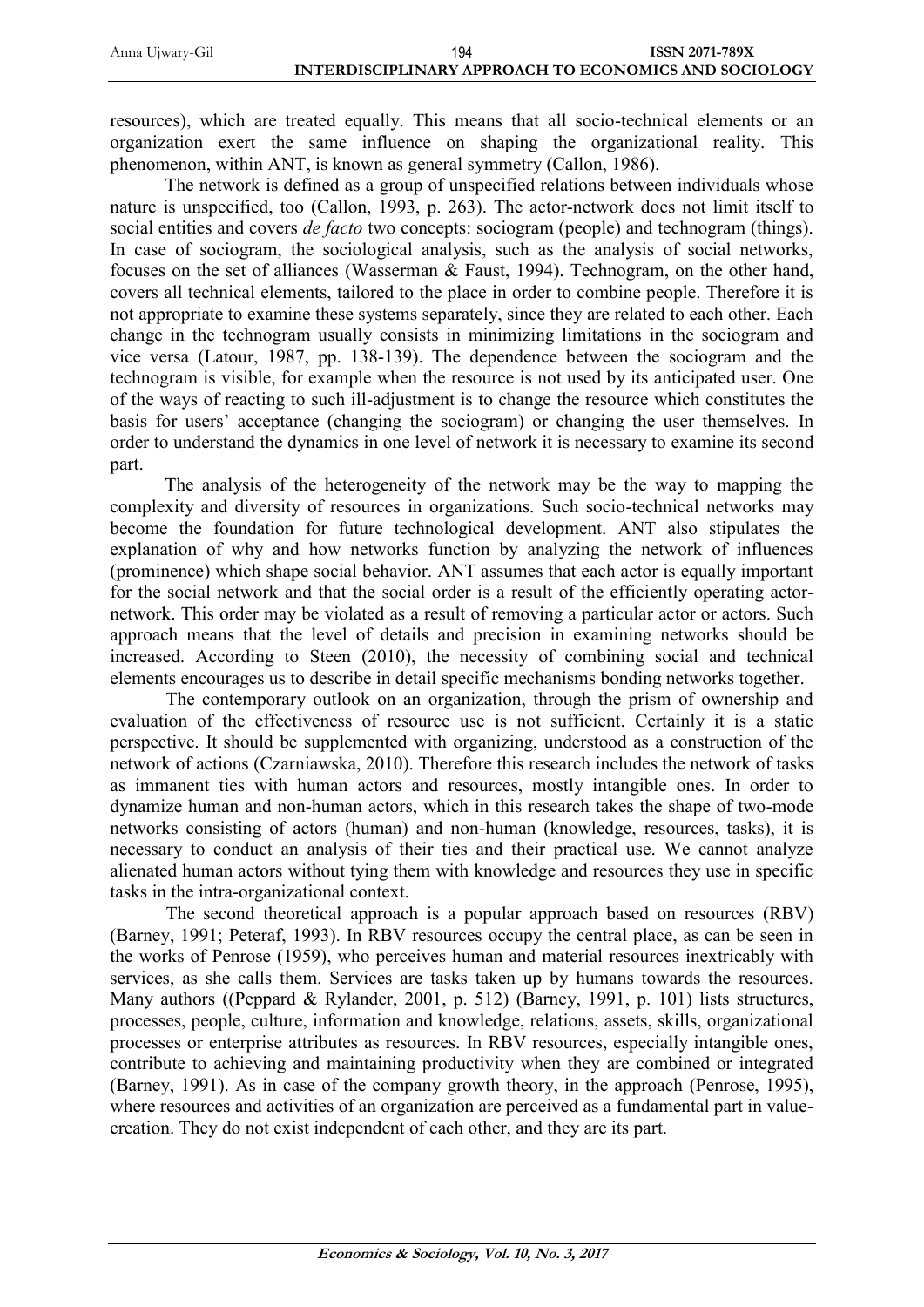| Anna Ujwary-Gil | 195                                                   | <b>ISSN 2071-789X</b> |
|-----------------|-------------------------------------------------------|-----------------------|
|                 | INTERDISCIPLINARY APPROACH TO ECONOMICS AND SOCIOLOGY |                       |

Both ANT and RBV are complementary to each other. Human resources (including, most of all, knowledge and skills), tools (in form of IT infrastructure, e.g. software) and tasks cooperate with each other in unlimited combinations, creating value for an organization.

#### **2. Methodological approach**

This research aims at examining interrelations between nodes, here human and nonhuman actors (terms usually used in the actor-network theory, see Alcadipani and Hassard, 2010). Actors (human) (A) are employees of an organization, whereas non-human actors comprise knowledge  $(K)$ , resources  $(R)$  and Tasks  $(T)$ , which they use and perform in their work. The identification of knowledge, resources and tasks was conducted during the interviews with the management staff in connection with key business processes of the organization. The knowledge number was in total  $K=24$ , the resources number  $R=26$ , whereas the task number was T=31. The main research questions are:

- $\bullet$  How burdened with knowledge (K), resources (R) and tasks (T) are particular employees of the organization (A)?
- Which nodes in the knowledge network (AK), the resource network (AR) and the task network (AT) occupy a prominent position in the network and what consequences does this might bring for the organization?
- What knowledge and resources are the key ones in the task network (KT and RT networks)?
- Is there a correlation between defined networks of knowledge, resources and tasks?

The survey covered 82 employees of a public organization operating in the university education sector (N=82) out of 89 intended for the survey, which accounts for 93% of the respondents. We used an interview and a questionnaire consisting of over 10 questions with the Cronbach's alpha = .821. For the purpose of this article 5 questions in total were used: (1) What knowledge do you use in your work? (2) What resource do you use in your work? (3) What tasks do you perform in your work? (4) Is this knowledge necessary for the task? Is the resource necessary for the task? The questions were developed using a five point Likert scale, which was later dichotomized. We took into account strong relations (4 and 5), assigning to them the value of 1. The replies within points 1-3 on the scale were given the value of 0. Such dichotomized matrices were then used for calculations, applying measurements defined in *Table 1*. On the other hand, the matrices of relations between knowledge and tasks (KT) and resources and tasks (RT) were given the value of 1 only when particular knowledge or resource was vital for accomplishing a given task. We also used the Quadratic Assignment Procedure (QAP) method to analyze the network correlation and the Organizational Risk Analyzer (ORA) and UCINET software.

The choice of the survey as the research method is determined by the unique nature of each organization. On the basis of the survey it was possible to identify the basic elements (nodes) of the network, which constitute the basis for the survey questionnaire. These elements are knowledge and skills, resources (tools, mostly intangible ones) and tasks, which are unique for a specific organization and subordinated to business processes. On the other hand, the choice of the QAP method is a natural consequence of the network approach to the analysis of an organization. It is a tool which allows us to correlate whole networks, taking into account the fact that observations are interdependent.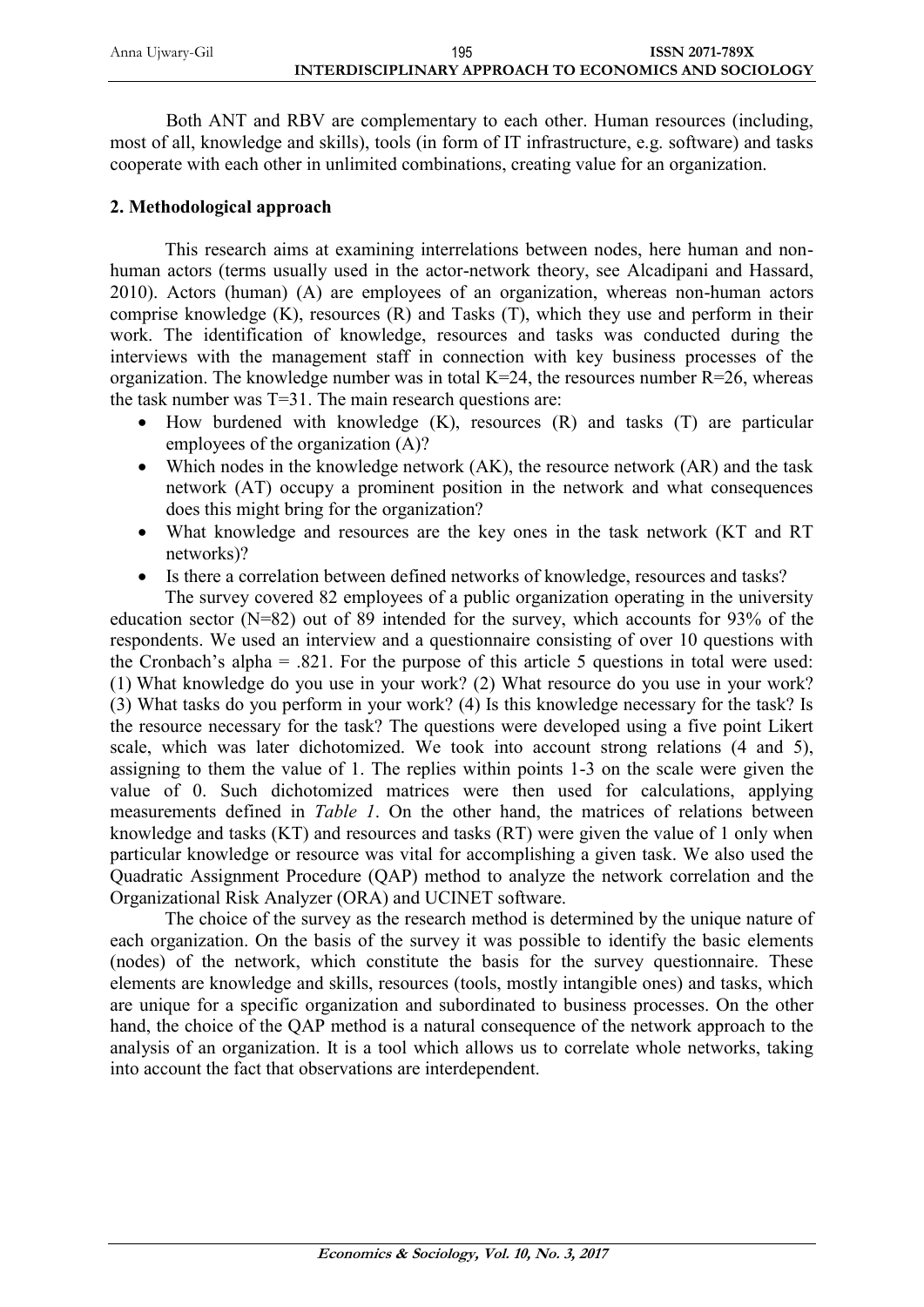| Measure                                  | Definition                                                                                                                                                                                                                                                                                                                                                  | Matrix                          |
|------------------------------------------|-------------------------------------------------------------------------------------------------------------------------------------------------------------------------------------------------------------------------------------------------------------------------------------------------------------------------------------------------------------|---------------------------------|
| Actual workload                          | The knowledge and resources an agent uses to perform the<br>tasks to which it is assigned. Individuals or organizations that<br>are high in workload are those that are doing more complex<br>tasks and have the resources and knowledge or expertise to<br>do those tasks. Tasks are more complex if they require more<br>expertise and/or more resources. | AK, AR,<br>AT, KT,<br><b>RT</b> |
| Knowledge actual<br>workload             | The knowledge an agent uses to perform the tasks to which it<br>is assigned to.                                                                                                                                                                                                                                                                             | AK, AT,<br><b>KT</b>            |
| Resource actual<br>workload              | The resources an agent uses to perform the tasks to which it<br>is assigned to.                                                                                                                                                                                                                                                                             | AR, AT,<br>RT                   |
| Row degree centrality<br>knowledge/actor | For any node, e.g. an actor or a knowledge, the out-links are<br>the connections that the node of interest has to other nodes.                                                                                                                                                                                                                              | AK                              |
| Row degree centrality<br>resource/actor  | For any node, e.g. an actor or a resource, the out-links are the<br>connections that the node of interest has to other nodes.                                                                                                                                                                                                                               | <b>AR</b>                       |
| Row degree centrality<br>task/actor      | For any node, e.g. an actor or a task, the out-links are the<br>connections that the node of interest has to other nodes.                                                                                                                                                                                                                                   | AT                              |
| Row degree centrality<br>actor/knowledge | For any node, e.g. a knowledge or an actor, the out-links are<br>the connections that the node of interest has to other nodes.                                                                                                                                                                                                                              | AK <sup>T</sup>                 |
| Row degree centrality<br>task/knowledge  | For any node, e.g. a knowledge or a task, the out-links are the<br>connections that the node of interest has to other nodes.                                                                                                                                                                                                                                | <b>KT</b>                       |
| Row degree centrality<br>actor/resource  | For any node, e.g. a resource or an actor, the out-links are the<br>connections that the node of interest has to other nodes.                                                                                                                                                                                                                               | AR <sup>T</sup>                 |
| Row degree centrality<br>task/resource   | For any node, e.g. a resource or a task, the out-links are the<br>connections that the node of interest has to other nodes.                                                                                                                                                                                                                                 | <b>RT</b>                       |
| Row degree centrality<br>actor/task      | For any node, e.g. a task or an actor, the out-links are the<br>connections that the node of interest has to other nodes.                                                                                                                                                                                                                                   | AT <sup>T</sup>                 |
| Row degree centrality<br>knowledge/task  | For any node, e.g. a task or a knowledge, the out-links are the<br>connections that the node of interest has to other nodes.                                                                                                                                                                                                                                | $KT^T$                          |
| Row degree centrality<br>resource/task   | For any node, e.g. a task or a resource, the out-links are the<br>connections that the node of interest has to other nodes.                                                                                                                                                                                                                                 | RT <sup>T</sup>                 |

#### Table 1. Intra-organizational measurements used in the research

 $T$  – denotes transposition of the matrix.

*Source*: developed on the basis of selected literature Bonacich, 1972; Carley, 2002; Carley and Yuqing, 2001; Freeman, 1978; Hirschman, 1945; Jiang *et al.*, 2012; Ujwary-Gil, 2017; Wasserman and Faust, 1994.

*Graph 1* presents a meta-network which illustrates all analyzed networks: AK, AR, AT, KT and RT.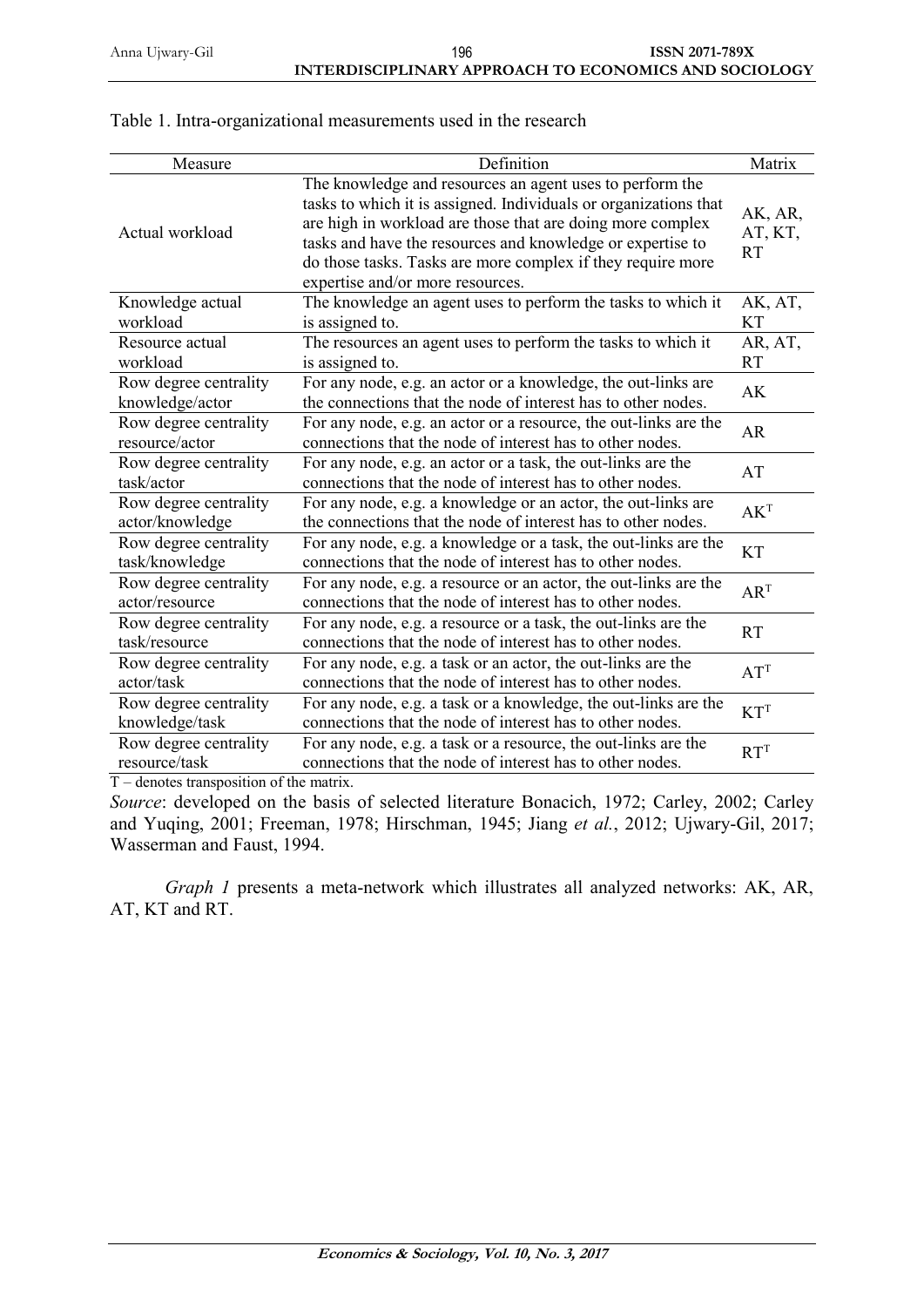Anna Ujwary-Gil **ISSN 2071-789X INTERDISCIPLINARY APPROACH TO ECONOMICS AND SOCIOLOGY** 197



Graph 1. Meta-network of a public organization *Source*: own elaboration based on ORA-Net Scenes.

## **3. Conducting research and results**

*Tables 2* and *3* present the results in the context of using knowledge and resources and accomplishing tasks by particular network actors and their actual workload, knowledge actual workload, and resource actual workload. The actual workload denotes here the knowledge and resources that an actor uses to perform tasks for which such knowledge and resources were intended. People with a high ratio perform more complex tasks and have the resources, knowledge and experience to accomplish such tasks. The tasks are more complicated if they require more knowledge and/or resources. The knowledge and resource actual workload determine the knowledge and resources used by an actor to perform tasks. *Table 2* shows that the most work loaded persons as far as the work performed by them and the knowledge and resources they use are concerned, are actors A06 and A36. They are followed by actors A61 and A32. Out of this four-person group of most prominent staff, three occupy some management positions. Their professional experience varies from 6 to over 20 years.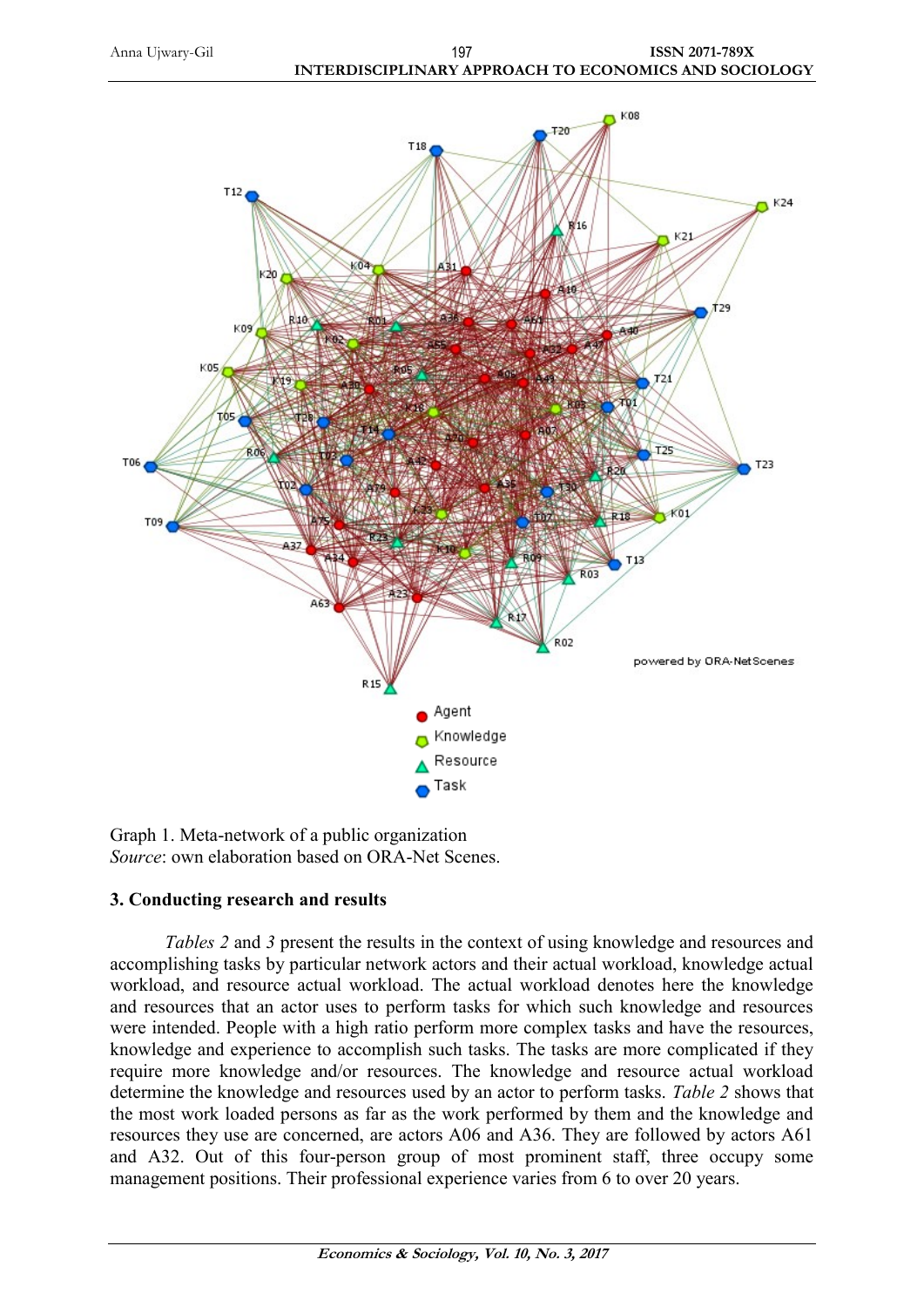| Rank | Actual |          |           |                 | Knowledge actual |           |          | Resource actual |           |  |
|------|--------|----------|-----------|-----------------|------------------|-----------|----------|-----------------|-----------|--|
|      |        | workload |           |                 | workload         |           | workload |                 |           |  |
|      |        |          |           |                 |                  |           |          |                 |           |  |
|      | Actor  |          | Result    | Actor           |                  | Result    | Actor    |                 | Result    |  |
|      | A36    |          | 0.610     | A36             |                  | 0.640     |          | A06             | 0.572     |  |
| 2.   | A06    |          | 0.552     | A06             |                  | 0.535     |          | A36             | 0.572     |  |
| 3.   | A61    |          | 0.524     | A61             |                  | 0.515     | A32      |                 | 0.566     |  |
| 4.   | A32    |          | 0.493     | A55             |                  | 0.460     | A61      |                 | 0.535     |  |
| 5.   | A79    |          | 0.443     | A79             |                  | 0.460     | A75      |                 | 0.478     |  |
| 6.   | A42    |          | 0.426     | A <sub>32</sub> |                  | 0.435     | A70      |                 | 0.434     |  |
| 7.   | A70    |          | 0.421     | A42             |                  | 0.425     | A42      |                 | 0.428     |  |
| 8.   | A75    |          | 0.421     | A30             |                  | 0.410     | A79      |                 | 0.421     |  |
| 9.   | A55    |          | 0.409     | A70             |                  | 0.410     | A35      |                 | 0.415     |  |
| 10.  | A63    |          | 0.387     | A63             |                  | 0.390     | A49      |                 | 0.409     |  |
|      | Min:   | $\theta$ | M: 0.239  | Min:            | $\theta$         | M: 0.227  | Min:     | $\theta$        | M: 0.254  |  |
|      | Max:   | 0.610    | SD: 0.135 | Max:            | 0.640            | SD: 0.142 | Max:     | 0.572           | SD: 0.135 |  |

|  | Table 2. Knowledge, resources and tasks performed by network actors |  |  |
|--|---------------------------------------------------------------------|--|--|
|  |                                                                     |  |  |

Notes: Min: minimum value. Max: maximum value. M: mean. SD: standard deviation. *Source*: own elaboration.

*Table 3* presents the actors best equipped in knowledge, resources and task completion. For each node, for example a person, knowledge, resources, tasks, the output ties denote the ties between the node and other nodes. In case of the following networks: application of knowledge (AK), application of resources (AR) and accomplishment of tasks (AT), the number of external ties a particular actor would have denotes the number of knowledge, resources or tasks tied to them. Persons or organizations rich in knowledge (resources or tasks) have more experts' knowledge (resources or tasks) or are related to more kinds of knowledge (resources, tasks) than others.

| Rank |       | Row centrality  |           |       | Row centrality |           |       | Row centrality |           |  |
|------|-------|-----------------|-----------|-------|----------------|-----------|-------|----------------|-----------|--|
|      |       | knowledge/actor |           |       | resource/actor |           |       | task/actor     |           |  |
|      | Actor | Result          | NR(K)     | Actor | Result         | NR(R)     | Actor | Result         | NR(T)     |  |
| 1.   | A55   | 0.917           | 22        | A79   |                | 26        | A06   | 0.677          | 21        |  |
| 2.   | A36   | 0.875           | 21        | A42   | 0.846          | 22        | A36   | 0.645          | 20        |  |
| 3.   | A10   | 0.833           | 20        | A23   | 0.808          | 21        | A61   | 0.613          | 19        |  |
| 4.   | A30   | 0.792           | 19        | A75   | 0.769          | 20        | A32   | 0.581          | 18        |  |
| 5.   | A79   | 0.792           | 19        | A30   | 0.731          | 19        | A42   | 0.516          | 16        |  |
| 6.   | A34   | 0.750           | 18        | A63   | 0.731          | 19        | A31   | 0.484          | 15        |  |
| 7.   | A37   | 0.750           | 18        | A70   | 0.731          | 19        | A40   | 0.484          | 15        |  |
| 8.   | A32   | 0.708           | 17        | A07   | 0.692          | 18        | A47   | 0.484          | 15        |  |
| 9.   | A61   | 0.708           | 17        | A34   | 0.692          | 18        | A49   | 0.484          | 15        |  |
| 10.  | A70   | 0.708           | 17        | A35   | 0.692          | 18        | A75   | 0.484          | 15        |  |
|      | Min:  | $\Omega$        | M: 0.437  | Min:  | $\Omega$       | M: 0.483  | Min:  | $\Omega$       | M: 0.323  |  |
|      | Max:  | 0.917           | SD: 0.220 | Max:  |                | SD: 0.184 | Max:  | 0.677          | SD: 0.140 |  |

Notes: NR: non-scaled result; Min: minimum value; Max: maximum value; M: mean; SD: standard deviation;  $(K)$  – knowledge;  $(R)$  – resource;  $(T)$  – task.

*Source*: own elaboration.

The row centrality of knowledge locates actor A55 as a person equipped in nearly all types of knowledge (of 24 available), followed by actors A36, A10, A30 and A79 as far as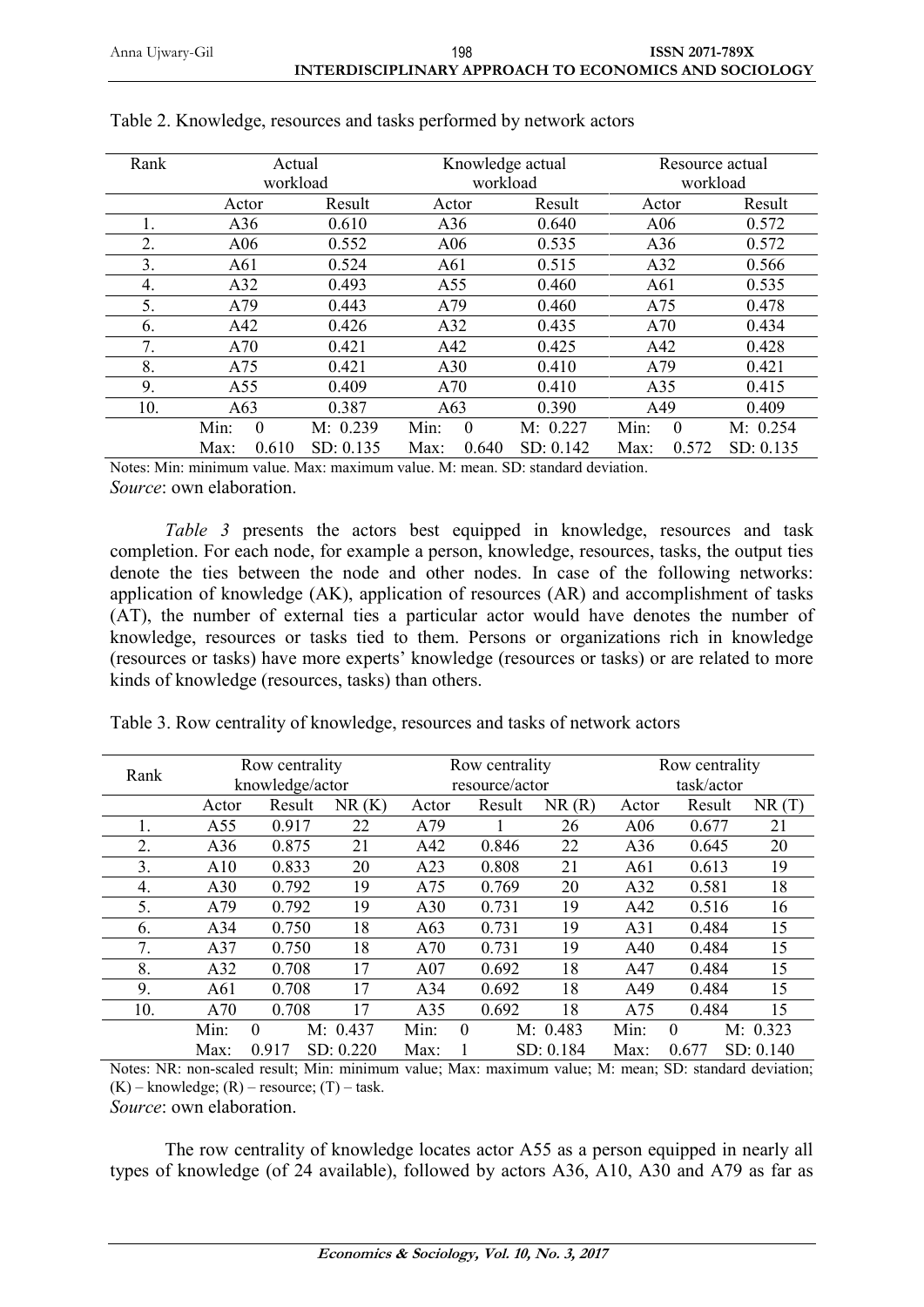| Anna Ujwary-Gil | 199                                                   | <b>ISSN 2071-789X</b> |
|-----------------|-------------------------------------------------------|-----------------------|
|                 | INTERDISCIPLINARY APPROACH TO ECONOMICS AND SOCIOLOGY |                       |

knowledge and knowledge application are concerned. Then, there are actors who use 18 and 17 kinds of knowledge (A34, A37, A32, A61, A70). The ranking of actors applying resources looks different, with the top position occupied by A79, who uses all kinds of resources available in their work  $(R=26)$ . The indicator of the row centrality of tasks points at actors A06, A36 and A61 as those most heavily actual workload. They perform approximately 20 (over 60%) of tasks out of their total number of 31. This group is led by respectively A55 and A36 actors (equipped in knowledge, followed by A79, A42 (equipped in resources) and A06 and A36 (equipped in tasks).

The centrality measures are the most popular measures in the organizational network analysis. Based on them we were able to determine the most central and influential person in the company as far as all possible interactions in a given network are concerned, who can play the role of a change leader, who can implement innovations, activate others to cooperate, pass the information and knowledge and to perform other activities related to allocation of resources and knowledge.

This does not mean we should focus only on prominent nodes of the network. Peripheral nodes, located at the outskirts of the network or those with low values of centrality measures, may be the source of additional specialist knowledge and their potential may not be fully utilized by the organization. Other ratios illustrate the knowledge and resource actual workload. They show that four persons, namely: A36, A06, A61 and A32, who use over 50% of knowledge and resources to accomplish tasks. This raises doubts as to whether knowledge and resources are optimally used by the organization and its employees. The "real" labor input corresponds to the number of skills which everyone can use to accomplish tasks to which they are assigned at a particular time. This ratio thus may be very effective in identifying employees who have been delegated tasks badly matched to their knowledge and access to resources.

In order to determine what knowledge, resources and tasks are of key importance in the network, we shall apply once again the indicators of the row degree centrality and their transpositions, as shown in *Table 1*. The row centrality (the number of the external ties) for knowledge, resources and tasks allowed us to identify the most important elements of the network as far as the number of indications is concerned. *Table 4* presents the results of the degree of centrality indicating the external ties with other nodes in the network, divided into knowledge, resources and tasks.

| Rank |                 | Row centrality<br>actor/knowledge |                  |                 | Row centrality<br>task/knowledge |           |           | Row centrality<br>actor/resource |                   |                  |
|------|-----------------|-----------------------------------|------------------|-----------------|----------------------------------|-----------|-----------|----------------------------------|-------------------|------------------|
|      | Knowledge       | Result                            | <b>NR</b><br>(A) | Knowledge       |                                  | Result    | NR<br>(T) | Resource                         | Result            | <b>NR</b><br>(A) |
|      | K18             | 0.890                             | 73               | K18             |                                  | 0.903     | 28        | R <sub>09</sub>                  | 0.951             | 78               |
| 2.   | K <sub>23</sub> | 0.768                             | 63               | K10             |                                  | 0.710     | 22        | <b>R05</b>                       | 0.902             | 74               |
| 3.   | K04             | 0.744                             | 61               | K <sub>03</sub> |                                  | 0.484     | 15        | <b>R18</b>                       | 0.890             | 73               |
| 4.   | K19             | 0.683                             | 56               | K <sub>23</sub> |                                  | 0.484     | 15        | R <sub>0</sub> 1                 | 0.878             | 72               |
| 5.   | K <sub>02</sub> | 0.659                             | 54               | K04             |                                  | 0.452     | 14        | R20                              | 0.878             | 72               |
| 6.   | K21             | 0.610                             | 50               | K <sub>02</sub> |                                  | 0.355     | 11        | R <sub>03</sub>                  | 0.829             | 68               |
| 7.   | K <sub>03</sub> | 0.549                             | 45               | K <sub>01</sub> |                                  | 0.290     | 9         | R <sub>06</sub>                  | 0.744             | 61               |
| 8.   | K <sub>01</sub> | 0.476                             | 39               | K <sub>09</sub> |                                  | 0.290     | 9         | R <sub>23</sub>                  | 0.744             | 61               |
| 9.   | K20             | 0.476                             | 39               | K <sub>19</sub> |                                  | 0.290     | 9         | R15                              | 0.659             | 54               |
| 10.  | <b>K08</b>      | 0.463                             | 38               | K <sub>05</sub> |                                  | 0.258     | 8         | R16                              | 0.610             | 50               |
|      | Min:<br>0.061   | M: 0.437                          |                  | Min:            | 0.032                            | M: 0.269  |           | Min:                             | 0.085<br>M: 0.483 |                  |
|      | 0.890<br>Max:   | SD: 0.208                         |                  | Max:            | 0.903                            | SD: 0.207 |           | Max:                             | 0.951<br>SD:0.289 |                  |

Table 4. The row degree centrality of knowledge, resources and tasks in the network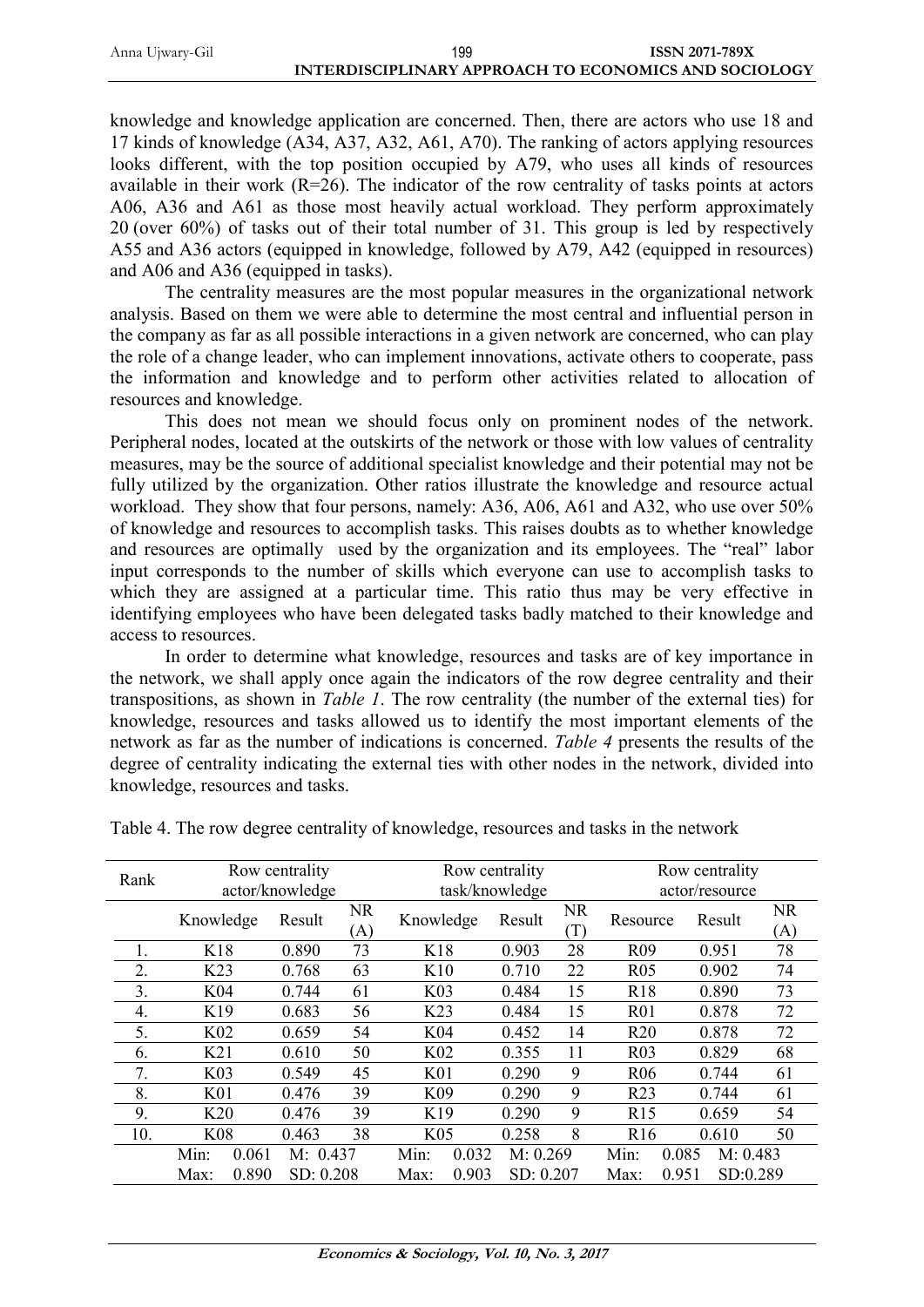| 200                                                   | <b>ISSN 2071-789X</b> |
|-------------------------------------------------------|-----------------------|
| INTERDISCIPLINARY APPROACH TO ECONOMICS AND SOCIOLOGY |                       |

| Rank                      | Row centrality<br>task/resource |                |                  |                  | Row centrality<br>actor/task |       |        |                  | Row centrality<br>resource/task |        |                  |
|---------------------------|---------------------------------|----------------|------------------|------------------|------------------------------|-------|--------|------------------|---------------------------------|--------|------------------|
|                           | Resource                        | Result         |                  | <b>NR</b><br>(T) | Task                         |       | Result | <b>NR</b><br>(A) | Task                            | Result | <b>NR</b><br>(K) |
| 1.                        | <b>R05</b>                      |                |                  | 31               | T <sub>25</sub>              | 0.841 |        | 69               | T14                             | 0.542  | 13               |
| 2.                        | <b>R01</b>                      | 0.452          |                  | 14               | T <sub>14</sub>              | 0.756 |        | 62               | <b>T01</b>                      | 0.458  | 11               |
| $\overline{3}$ .          | R20                             | 0.452          |                  | 14               | <b>T07</b>                   | 0.671 |        | $\overline{55}$  | T <sub>09</sub>                 | 0.417  | 10               |
| 4.                        | R23                             | 0.419          |                  | 13               | T21                          | 0.610 |        | 50               | T <sub>02</sub>                 | 0.375  | $\boldsymbol{9}$ |
| 5.                        | <b>R02</b>                      | 0.323          |                  | 10               | <b>T20</b>                   | 0.561 |        | 46               | <b>T05</b>                      | 0.375  | $\overline{9}$   |
| 6.                        | R17                             | 0.323          |                  | 10               | T <sub>29</sub>              | 0.524 |        | 43               | T <sub>06</sub>                 | 0.375  | 9                |
| $\overline{7}$ .          | <b>R06</b>                      | 0.290          |                  | 9                | T <sub>13</sub>              | 0.463 |        | 38               | T12                             | 0.375  | $\overline{9}$   |
| $\overline{8}$ .          | <b>R18</b>                      | 0.258          |                  | $\overline{8}$   | <b>T28</b>                   | 0.463 |        | 38               | <b>T18</b>                      | 0.375  | $\overline{9}$   |
| 9.                        | R10                             | 0.194          |                  | 6                | T <sub>02</sub>              | 0.427 |        | 35               | <b>T28</b>                      | 0.375  | 9                |
| 10.                       | R <sub>09</sub>                 | 0.161          |                  | 5                | T <sub>0</sub> 3             | 0.427 |        | 35               | T03                             | 0.333  | $\overline{8}$   |
|                           | Min:                            | 0.032          | M: 0.197         |                  | Min:                         | 0.061 |        | M: 0.323         | Min:                            | 0.042  | M: 0.269         |
|                           | Max:                            |                | SD: 0.208        |                  | Max:                         | 0.841 |        | SD: 0.213        | Max:                            | 0.542  | SD: 0.113        |
| Rank                      |                                 | Row centrality |                  |                  |                              |       |        |                  |                                 |        |                  |
|                           |                                 | resource/task  |                  |                  |                              |       |        |                  |                                 |        |                  |
|                           | Task                            | Result         | <b>UR</b><br>(R) |                  |                              |       |        |                  |                                 |        |                  |
| 1.                        | <b>T30</b>                      | 0.538          | 14               |                  |                              |       |        |                  |                                 |        |                  |
| 2.                        | <b>T01</b>                      | 0.423          | 11               |                  |                              |       |        |                  |                                 |        |                  |
| $\overline{3}$ .          | T <sub>07</sub>                 | 0.346          | 9                |                  |                              |       |        |                  |                                 |        |                  |
| 4.                        | T <sub>02</sub>                 | 0.269          | $\overline{7}$   |                  |                              |       |        |                  |                                 |        |                  |
| 5.                        | <b>T05</b>                      | 0.269          | $\overline{7}$   |                  |                              |       |        |                  |                                 |        |                  |
| 6.                        | T <sub>06</sub>                 | 0.269          | $\tau$           |                  |                              |       |        |                  |                                 |        |                  |
| 7.                        | T14                             | 0.269          | $\overline{7}$   |                  |                              |       |        |                  |                                 |        |                  |
| $\overline{\mathbf{8}}$ . | T03                             | 0.231          | 6                |                  |                              |       |        |                  |                                 |        |                  |
| 9.                        | <b>T21</b>                      | 0.231          | 6                |                  |                              |       |        |                  |                                 |        |                  |
| 10.                       | T <sub>23</sub>                 | 0.231          | 6                |                  |                              |       |        |                  |                                 |        |                  |
|                           | Min:                            | 0.077          | M: 0.197         |                  |                              |       |        |                  |                                 |        |                  |
|                           | Max:                            | 0.538          | SD: 0.100        |                  |                              |       |        |                  |                                 |        |                  |

Notes: NR: non-scaled result; Min: minimum value; Max: maximum value; M: mean; SD: standard deviation;  $(A)$  – actor;  $(K)$  – knowledge;  $(R)$  – resource;  $(T)$  – task. *Source*: own elaboration.

The row centrality of the actor towards knowledge shows that as many as 73 people out of 82 (89%) use K18 knowledge. The further 90% of tasks apply K18 knowledge. On the other hand, for 90% of people in the organization resources R09, R05 and R18 are of key importance. Also the R05 resource is used in accomplishing all tasks. As far as task performance is concerned, 84% of employees perform task T25, 76% – task T14, approximately 60% - tasks T07 and T21. In performing task T14, knowledge is used in 54%, in task T01 – in 46% and in T09 – in 42%. The application of resources to perform tasks is on a much lower level, here T30 task uses 53% of available resources, while T01 – 42%.

The least important or the least used kinds of knowledge are K24 (18%), K16 (11%) and K13 (6%). On the other hand, such knowledge or skills may turn out to be specialist, since only a few people can apply them in their work. K17, K16, K08, K24, K22, K15, K07 are used only in a few tasks, or, to put it differently such knowledge is of key importance only in a few tasks. The least used resources are R25, R26 and R08, which are vital only for four tasks.

The tasks based on knowledge and resources without which it would be impossible to perform them differ in their significance in the analyzed organization. Tasks T10, T06 and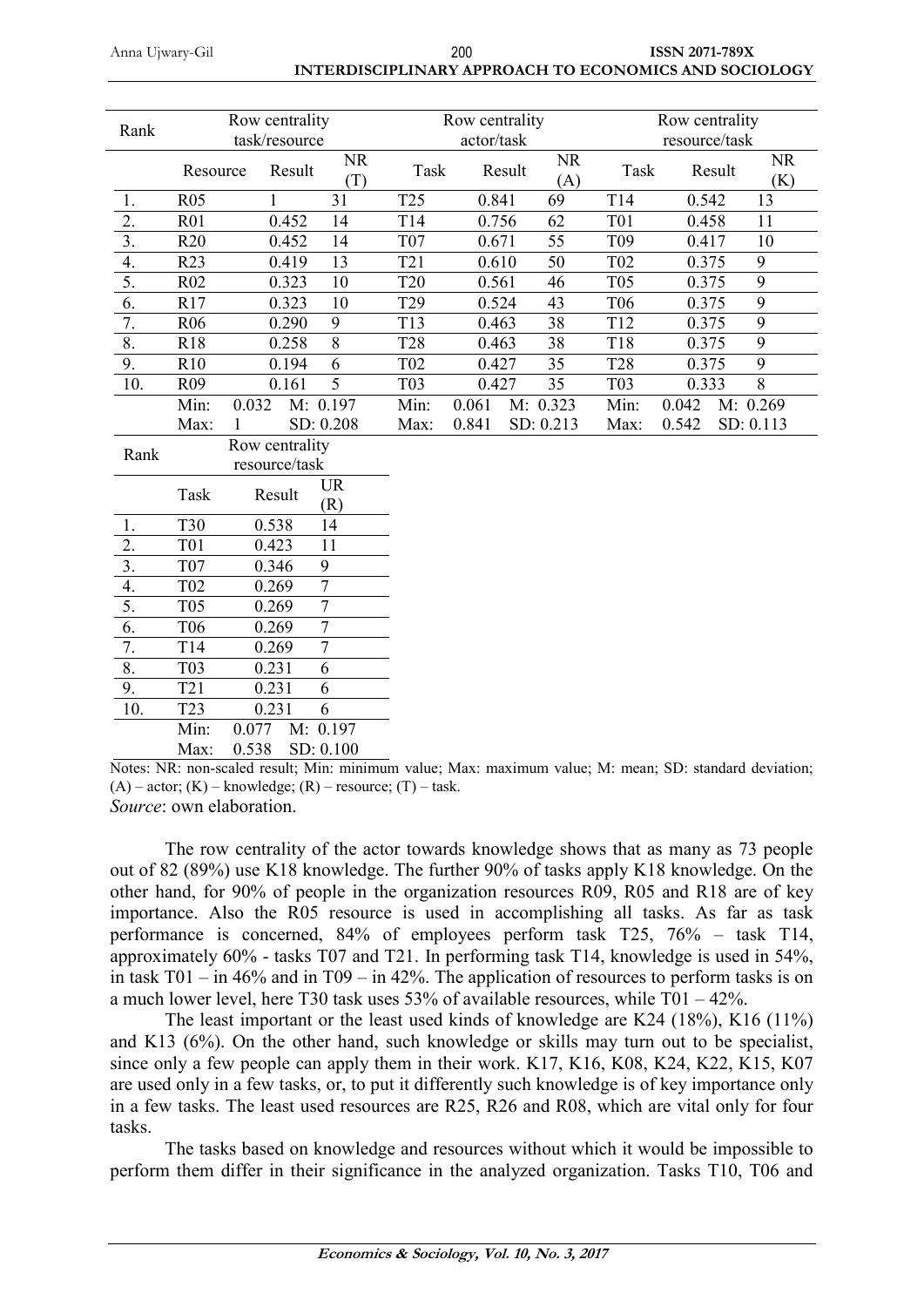| Anna Ujwary-Gil | 201                                                   | <b>ISSN 2071-789X</b> |
|-----------------|-------------------------------------------------------|-----------------------|
|                 | INTERDISCIPLINARY APPROACH TO ECONOMICS AND SOCIOLOGY |                       |

T27 are performed by the fewest employees. It is worth comparing which knowledge and resources are of key importance for particular tasks. Only 4% of knowledge is used in task T31, compared to 12% in tasks T25, T22, T20 and T15. In case of resources, the importance of tasks changes. To perform task T30 54% of resources are used, whereas for tasks T25, T19 and T15 – only 8%. Neither knowledge nor resources are fully utilized to perform tasks, less than half of identified knowledge and resources were assigned to tasks. This is confirmed by the density of networks KT and RT, which cover respectively 27% and 20% of all possible relations.

The research uses two-mode matrices of relations (AK, AR, AT, KT and RT). Only three of them (AK, AR, AT) were correlated using QAP having transformed a two-mode network into a single-mode one (AA) in which actors share knowledge (AA shared knowledge), resources (AA shared resources) and tasks (AA shared tasks). The results are presented in *Table 5* below:

Table 5. QAP correlation

|                  | Average | SD        | Min       | Max       |       |       |          |
|------------------|---------|-----------|-----------|-----------|-------|-------|----------|
|                  |         |           |           |           |       |       |          |
| shared-knowledge | 0.0015  | 0.0979    | $-0.3166$ | 0.3657    | .000  | 0.616 | 0.678    |
| shared-resource  | 0.0021  | 0 0 9 1 2 | $-0.3278$ | 0 3 1 9 2 | 0.616 | .000  | 0.622    |
| shared-task      | 0.0014  | 0.0931    | $-0.3334$ | 0 3440    | 0.678 | 0.622 | $.000\,$ |

Legend: SD: standard deviation; Min: minimum value; Max: maximum value; QAP p-values 0.0002. *Source*: own elaboration.

QAP calculates Pearson's correlation for given square matrices of the same size. The procedure is generally used for examining the relations between networks. One network is often observed while the other serves as a model or an expected network. This algorithm has two stages. In the first stage we calculate Pearson's correlation coefficient between corresponding cells of two matrices. In the second stage, we randomly permute lines and columns of one matrix and calculate correlations and other measures. The second stage is performed hundreds of time (in our case we use the default value of 5000) in order to calculate the proportion of time when the random measurement is higher or equal to the observed measurement calculated in the first stage. A low proportion  $(\leq 0.05)$  indicates a strong relationship between matrices, and its random occurrence is very unlikely. Such procedure is repeated for each pair of matrices. In the analysis we used a default random value (16825) which activates random permutations. The results in *Table 5* indicate that the networks of knowledge, resources and tasks are strongly correlated with each other, which justifies their analysis in the way conducted in our research. The formulated hypotheses were confirmed in the high level of correlation. However, this is only the confirmation of the existing dependencies, not the causality between them or the influence of one network on another. In order to determine this we need to use another tool, namely MRQAP (Multiple Regression Quadratic Assignment Procedure).

#### **Conclusion**

This article presents mostly the results of the networks of actors (A), knowledge (K), resources (R) and tasks (T) which occupy the first ten places in those networks calculated out of particular measures used in the analysis. Thus it indicates which actors, knowledge, resources and tasks have the biggest number of direct indications (ties) and their role seems to be prominent in the whole network (organization).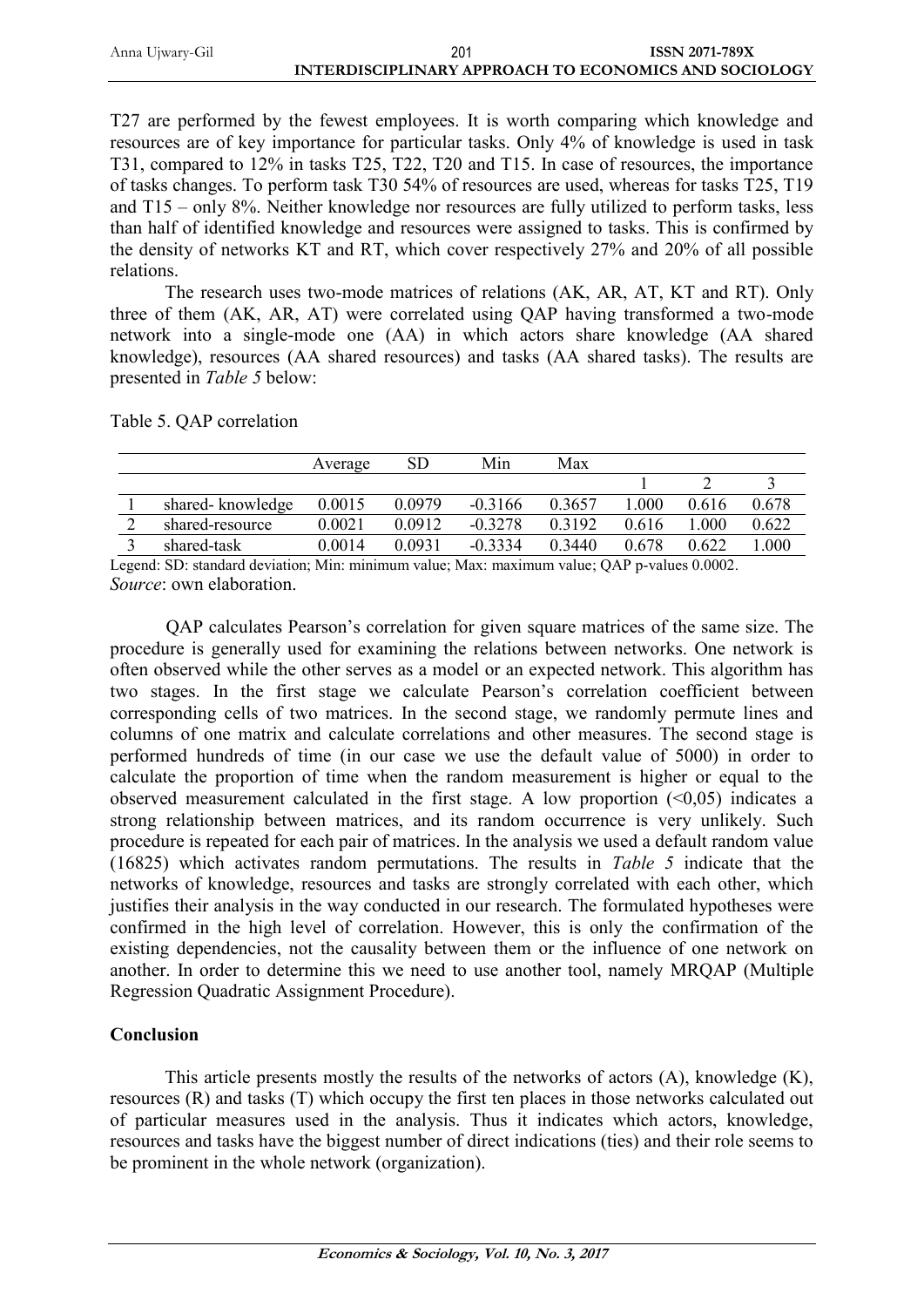The actual workload (that is knowledge, resources and tasks), the knowledge actual workload alone and the resource actual workload indicate that the first ten people are workload with the above-mentioned areas on the  $40\% - 60\%$  level, and standard deviation reaches the level of 0.135. There is a large disproportion between the mean value for the whole population, which was 23%, which indicates a relatively low workload, knowledge and resource workload placed on the employees. It is difficult to point out, however, whether this is a relatively low or high level, since there are no references to similar research available.

The top ten actors are staff who are most burdened with knowledge, resources and tasks. While the knowledge-burden indicator is generally positive, as it points at actors best equipped in knowledge and skills (these are the people who use most of these resources in their work), the task-burden indicator may point at people who are overloaded with work. Excessive load resulting from too many tasks performed lowers the staff productivity in the long term, making them less productive. Also resource-burden indicator has positive connotations, since it means that the staff use the resources available in the organization. It is the role of the management to optimally adjust workers to tasks and resources on the basis of the knowledge and skills they possess, while limiting the risk of overwork or ineffective use of resources.

The row centralities of actors (A) due to the knowledge and resources they use and the tasks they perform, demonstrate that on average, employees use 44% of the knowledge defined in the organization, 48% of the resources and perform 32% of the tasks in the analyzed organization. The maximum result is 98%, and it refers to the fact that A55 uses nearly all kinds of knowledge required in business processes, A79 uses 100% of resources and A06 performs 68% of the tasks in the organization's business processes. There are also actors who do not use any knowledge, resources or tasks (in the sense that their replies were given the value of 0 on a 5-point scale, which means such relations were not strong). On the other hand, average prominences for knowledge (K), resources (R) and tasks (T) are on a relatively low level. The average value for knowledge applied in performing tasks is 27%, it is slightly better utilized by actors (44%). The average values of using resources by actors are 48% and in tasks – 20%. The average centrality of tasks performed by actors was 32%, and as share in knowledge  $-27%$ , and in resources  $-20%$ .

The above results concerning the prominence and the effectiveness of using resources and performing tasks in the organization indicate some areas for improvement which should be taken care of by the management. First of all, the level of workload placed on employees needs to be diagnosed to check if it is on the optimal level. The identification of prominent network nodes is related to the risk of losing work efficiency and used resources in high fluctuation or absence of organizational experts.

The knowledge of which nodes are prominent is particular relation networks brings a number of consequences for an organization. Firstly, it indicates actors who can take the role of leaders in an organization due to their expert knowledge, to whom staff usually go if they need assistance. It indicates the workers who use the most resources, perform the biggest number of tasks, as potential coaches, trainers for the newly-employed staff. Central actors also possess unique knowledge for decision-makers as to what knowledge, skills, performed tasks are of key importance for the organization. This will allow to identify the risk related to staff mobility or access to resources in the event of losing them.

This research also enables us to identify the key knowledge, skills and resources used in tasks. Determining these three types of nodes was possible thanks to specified basic business processes, which were not presented here due to the different topic of the article. Nevertheless, focusing on key knowledge, resources and tasks allows us to characterize business processes taking into account their relation networks existing between these three types of nodes. The network presentation of the business process elements allows managers to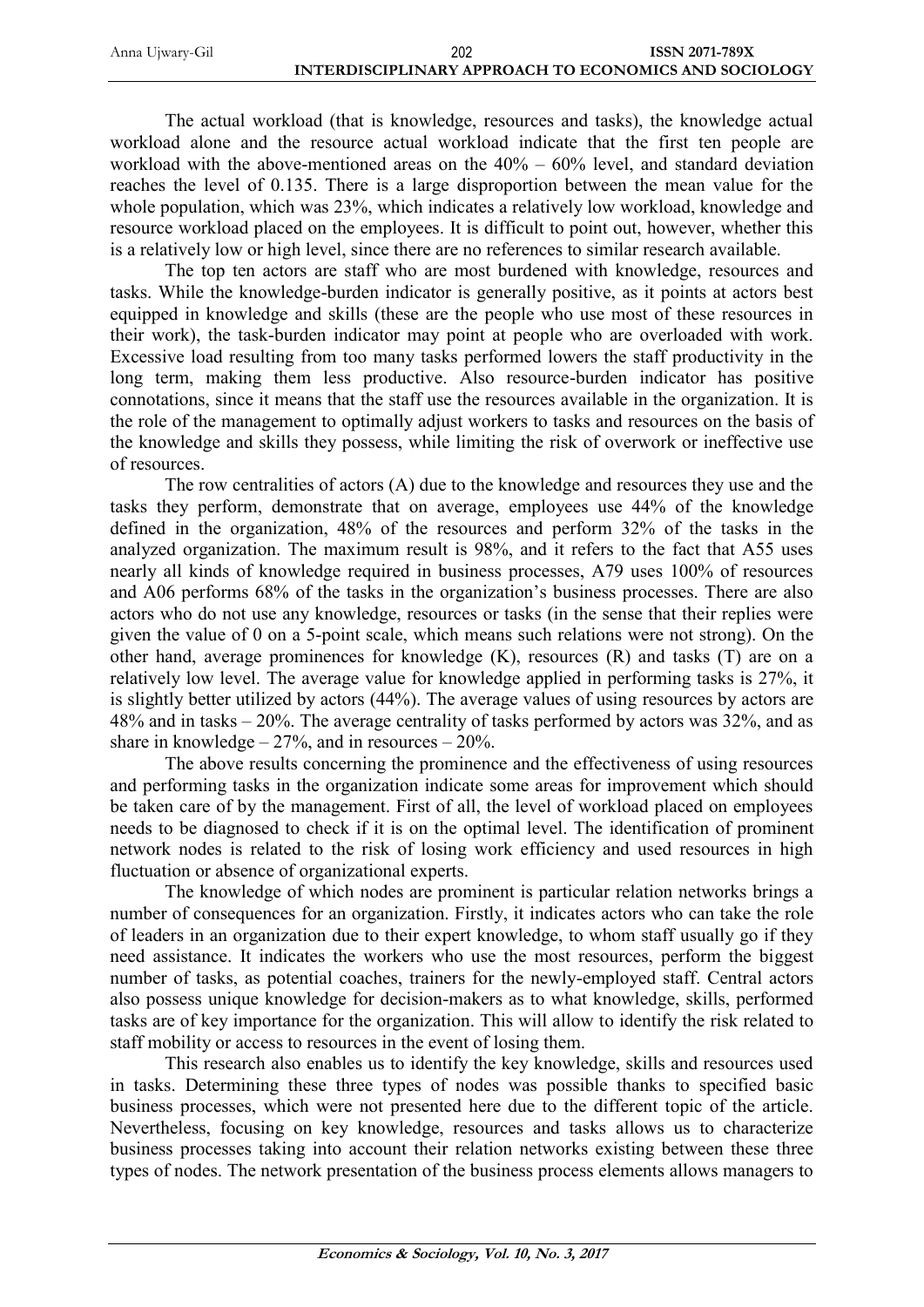identify the interactions, the inter-relationship between the nodes and within a particular business process. It is a much broader and more interactive perspective than when using traditional block systems, allowing us to identify clusters, cliques, emerging nodes, intermediary nodes and many other network phenomena.

The analysis of the interrelationship between ties or the influence of particular network nodes on one another offers a different perspective – a network perspective, which allows us to visualize the interdependencies between network elements, something which is not available in traditional statistical analysis, where observations are statistically independent. This cannot be stated when we formulate data in form of a matrix, therefore it was justified to use the QAP method, which deals well with the structural problem of auto-correlation in data. The application of QAP allowed us to correlate three networks: knowledge, resources and tasks. The results pointed at high dependence between these networks, thus confirming the research hypotheses. As far as the assumptions of the actor-network theory and the resource approach are concerned, with their perception of an organization through the prism of heterogeneous actors or resources, the analysis of selected networks indicated, to some minor extent, the complexity of an organization from the perspective of the network of relations and ties.

This analysis does not cover all configurations of particular network nodes, on the basis of which a more detailed analysis is possible. It is necessary to conduct wider research to formulate unambiguous conclusions. The article pointed at the measures, on the basis of which we can determine prominent network nodes that may affect the way other nodes function. This influence is determined by direct relations received by a given node (the number of incoming and outgoing indications). The role of such nodes in the network may assume various forms, from activating to blocking the flow of information, knowledge, resources or tasks. It is therefore necessary to conduct a more detailed analysis of particular nodes and their role in a given network.

#### **Acknowledgement**

The author is thankful to the National Science Centre No.: DEC-2012/05/D/HS4/01338 "SONATA" for financial support to carry out this research.

### **References**

- Alcadipani, R., & Hassard, J. (2010). Actor-network theory, organizations and critique: Towards a politics of organizing. *Organization*, *17*(4), 419-435.
- Alguliyev, R., Jafarov, J., Mammadov, E., Ismayilova, N. and Mammadova, R. (2015). Extraction of social networks in modern digital library environment. *Economics & Sociology*, *8*(1), 308.
- Barney, J. (1991). Firm resources and sustained competitive advantage. *Journal of Management*, *17*(1), 99-120.
- Bonacich, P. (1972). Factoring and weighting approaches to status scores and clique identification. *Journal of Mathematical Sociology*, *2*(1), 113-120.
- Carley, K. M. (2002). Summary of key network measures for characterizing organizational architectures. *Computational Analysis of Social and Organizational Systems Working Paper*.
- Carley, K. M., & Yuqing, R. (2001). Tradeoffs between performance and adaptability for C3I Architectures. *Command and Control Research and Technology Symposium*. Annapolis, Maryland.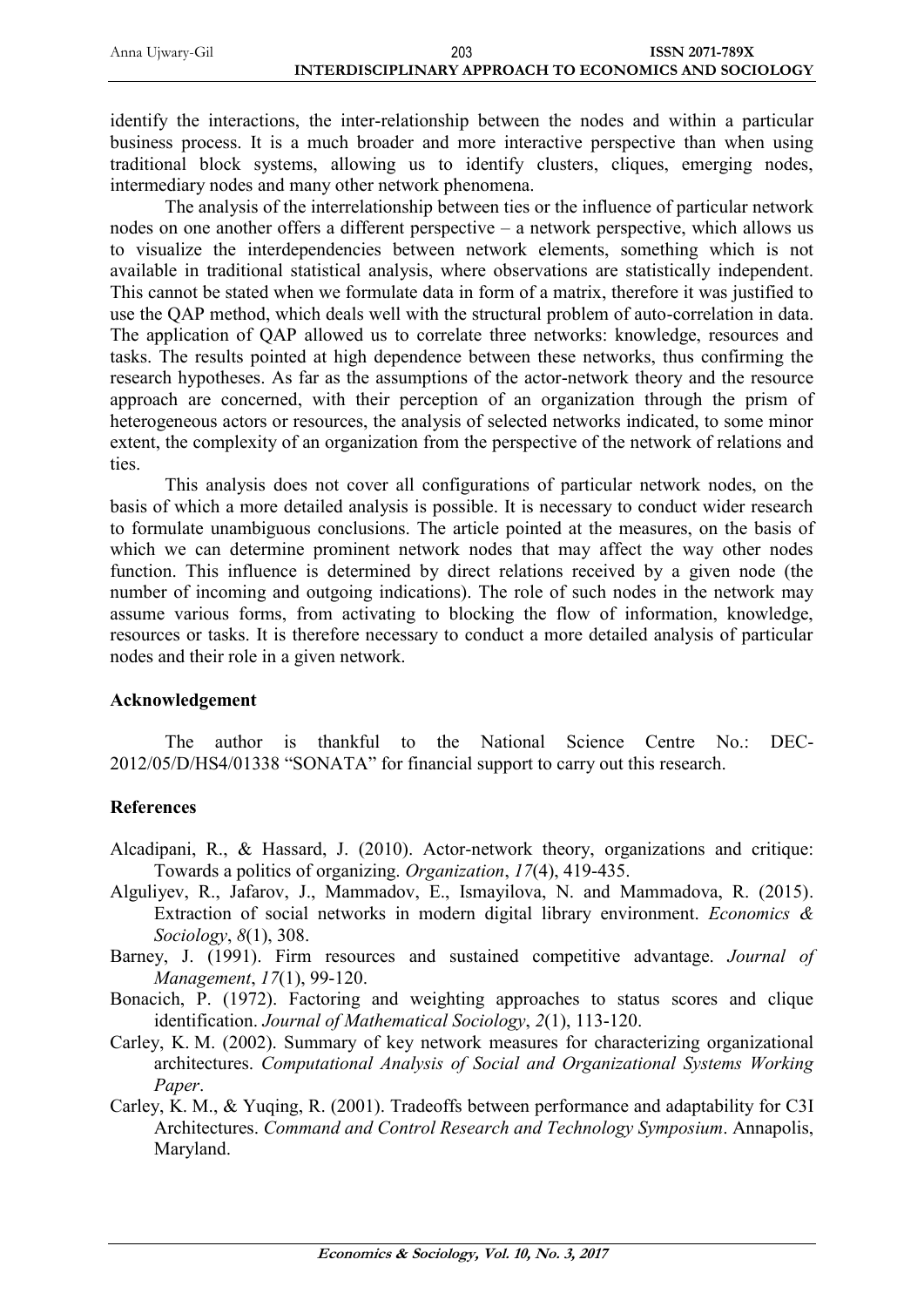- Carlsson, S. A. (2003). Knowledge Managing and Knowledge Management Systems in Interorganizational Networks. *Knowledge and Process Management*, *10*(3), 194-206.
- Czarniawska, B., & Hernes, T. (eds.). (2005). *Actor-Network Theory and Organizing* (1 edition). Malmö: Copenhagen Business School Press.
- Davis, A., Gardner, B. B., Gardner, M. R. (2009). *Deep South: A Social Anthropological Study of Caste and Class*. Univ of South Carolina Press, available at: https://www.google.com/books?hl=pl&lr=&id=Q3b9QTOgLFcC&oi=fnd&pg=PR7&d q=Davis+Deep&ots=WqMleJqg59&sig=9DeXDON3Aa3luGlNilVpvqVDjlk (accessed 24 February 2017).
- Doolin, B., & Lowe, A. (2002). To reveal is to critique: Actor-network theory and critical information systems research. *Journal of Information Technology*, *17*(2), 69-78.
- Fang, R., Landis, B., Zhang, Z., Anderson, M. H., Shaw, J. D., Kilduff, M. (2015). Integrating Personality and Social Networks: A Meta-Analysis of Personality, Network Position, and Work Outcomes in Organizations. *Organization Science*, *26*(4), 1243-1260.
- Field, S., Frank, K. A., Schiller, K., Riegle-Crumb, C., Muller, C. (2006). Identifying Positions from Affiliation Networks: Preserving the Duality of People and Events. *Social Networks*, 28(2), 97-123.
- Freeman, L. C. (1978). Centrality in social networks conceptual clarification. *Social Networks*, *1*(3), 215-239.
- Harima, A. (2014). Network Dynamics of Descending Diaspora Entrepreneurship: Multiple Case Studies with Japanese Entrepreneurs in Emerging Economies. *Journal of Entrepreneurship, Management and Innovation*, *10*(4), 65-92.
- Hirschman, A. O. (1945). *National power and the structure of foreign trade*. Berkeley and Los Angeles: University of California Press.
- Hydle, K. M., Meland, K. V. (2016). Supplying Spin-Offs: Collaboration Practices in the Perpetuation of an Organization. *Journal of Entrepreneurship, Management and Innovation*, *12*(4), 51-68.
- Jiang, L., Carley, K. M., & Eberlein, A. (2012). Assessing team performance from a sociotechnical congruence perspective (pp. 160-169). IEEE.
- Krackhardt, D., Carley, K. M. (1998). *PCANS Model of Structure in Organizations*, Carnegie Mellon University, Institute for Complex Engineered Systems, available at: http://www.ksg.harvard.edu/netgov/files/complexity/Krackhardt-A%20PCANS%20Model%20of%20Structure%20in%20Organization.pdf (accessed 11 October 2016).
- Law, J. (1992). Notes on the theory of the actor-network: Ordering, strategy, and heterogeneity. *Systems Practice*, *5*(4), 379-393.
- Mentzas, G., Apostolou, D., Kafentzis, K., Georgolios, P. (2006), Inter-organizational Networks for Knowledge Sharing and Trading. *Information Technology and Management*, *7*(4), 259-276.
- Penrose, E. T. (1959). *The Theory of the Growth of the Firm*. Oxford: Oxford University Press.
- Peppard, J., & Rylander, A. (2001). Using an intellectual capital perspective to design and implement a growth strategy: The case of APiON. *European Management Journal*, *19*(5), 510-525.
- Peteraf, M. A. (1993). The cornerstones of competitive advantage: A resource-based view. *Strategic Management Journal*, *14*(3), 179-191.
- Rawlings, C. M., McFarland, D. A. (2011). Influence Flows in the Academy: Using Affiliation Networks to Assess Peer Effects among Researchers. *Social Science Research*, *40*(3), 1001-1017.